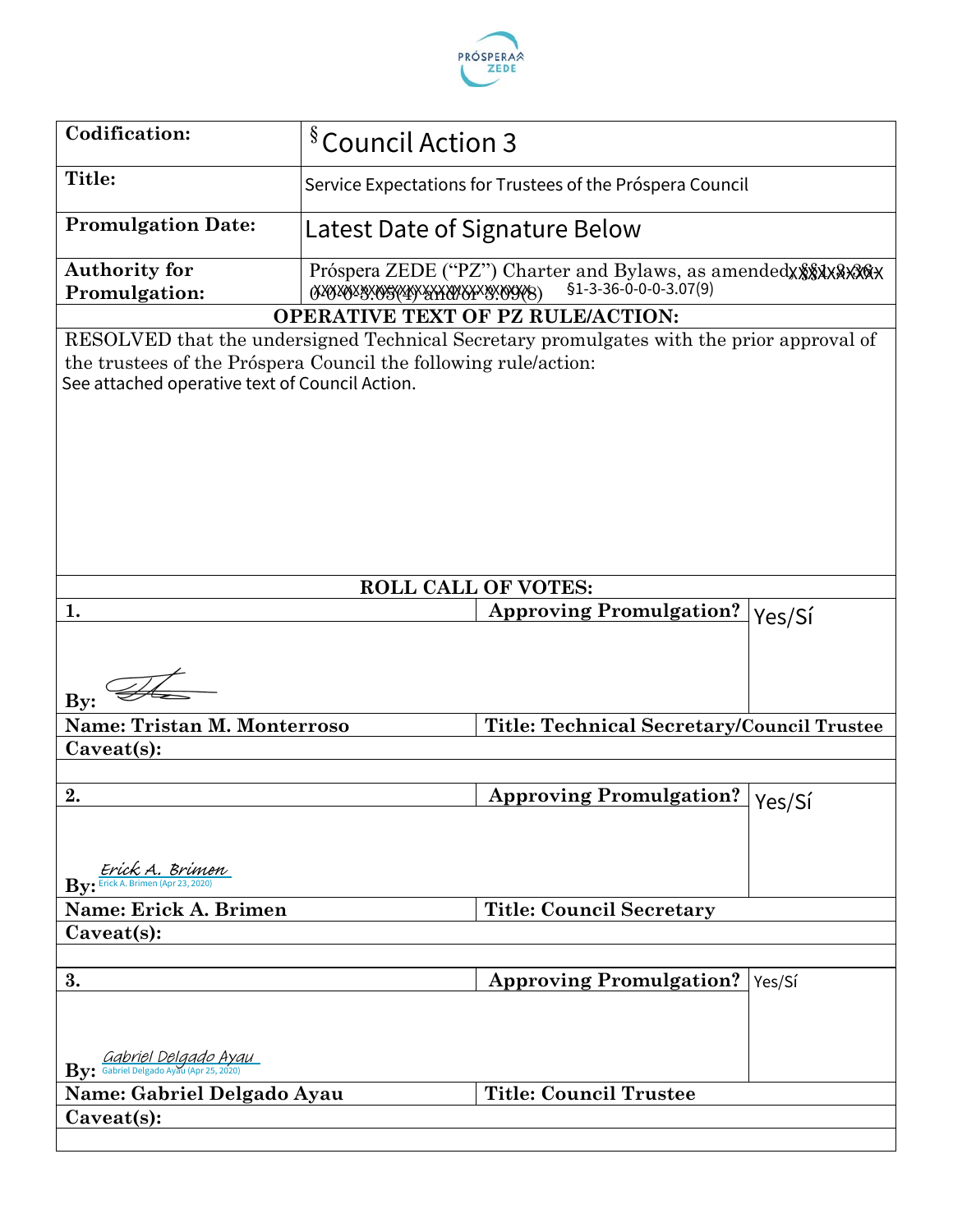

| 4.                                                                            | <b>Approving Promulgation?</b>  | Yes/Sí                    |
|-------------------------------------------------------------------------------|---------------------------------|---------------------------|
|                                                                               |                                 |                           |
|                                                                               |                                 |                           |
| $By: \frac{\text{QU.} \cdot \text{Bul}}{\text{oliver porter (Apr 23, 2020)}}$ |                                 |                           |
|                                                                               |                                 |                           |
| <b>Name: Oliver Porter</b>                                                    | <b>Title: Council Trustee</b>   |                           |
| Caveat(s):                                                                    |                                 |                           |
| 5.                                                                            | <b>Approving Promulgation?</b>  | Yes/Sí                    |
|                                                                               |                                 |                           |
|                                                                               |                                 |                           |
| Jernette Doran (Apr 23, 2020)                                                 |                                 |                           |
| Bv                                                                            |                                 |                           |
| <b>Name: Jeanette Doran</b>                                                   | <b>Title: Council Trustee</b>   |                           |
| Caveat(s):                                                                    |                                 |                           |
|                                                                               |                                 |                           |
| 6.                                                                            | <b>Approving Promulgation?</b>  | Yes/Sí                    |
|                                                                               |                                 |                           |
|                                                                               |                                 |                           |
| By: Rochigo Quercia                                                           |                                 |                           |
| Name: Rodrigo Quercia                                                         | <b>Title: Council Treasurer</b> |                           |
| Caveat(s):                                                                    |                                 |                           |
|                                                                               |                                 |                           |
| 7.                                                                            | <b>Approving Promulgation?</b>  |                           |
|                                                                               |                                 | Yes/Sí                    |
|                                                                               |                                 |                           |
|                                                                               |                                 |                           |
| <b>Deborah Mills (Apr</b><br>By:                                              |                                 |                           |
| <b>Name: Deborah Mills</b>                                                    | <b>Title: Council Trustee</b>   |                           |
| $Caveat(s)$ :                                                                 |                                 |                           |
|                                                                               |                                 |                           |
| 8.                                                                            | <b>Approving Promulgation?</b>  | Open Seat/Asiento abierto |
|                                                                               |                                 |                           |
|                                                                               |                                 |                           |
|                                                                               |                                 |                           |
| $\mathbf{By:}$                                                                |                                 |                           |
| Name:                                                                         | <b>Title:</b>                   |                           |
| Caveat(s):                                                                    |                                 |                           |
|                                                                               |                                 |                           |
| 9.                                                                            | <b>Approving Promulgation?</b>  | Open Seat/Asiento abierto |
|                                                                               |                                 |                           |
|                                                                               |                                 |                           |
|                                                                               |                                 |                           |
| $\mathbf{By:}$                                                                |                                 |                           |
| Name:                                                                         | Title:                          |                           |
| Caveat(s):                                                                    |                                 |                           |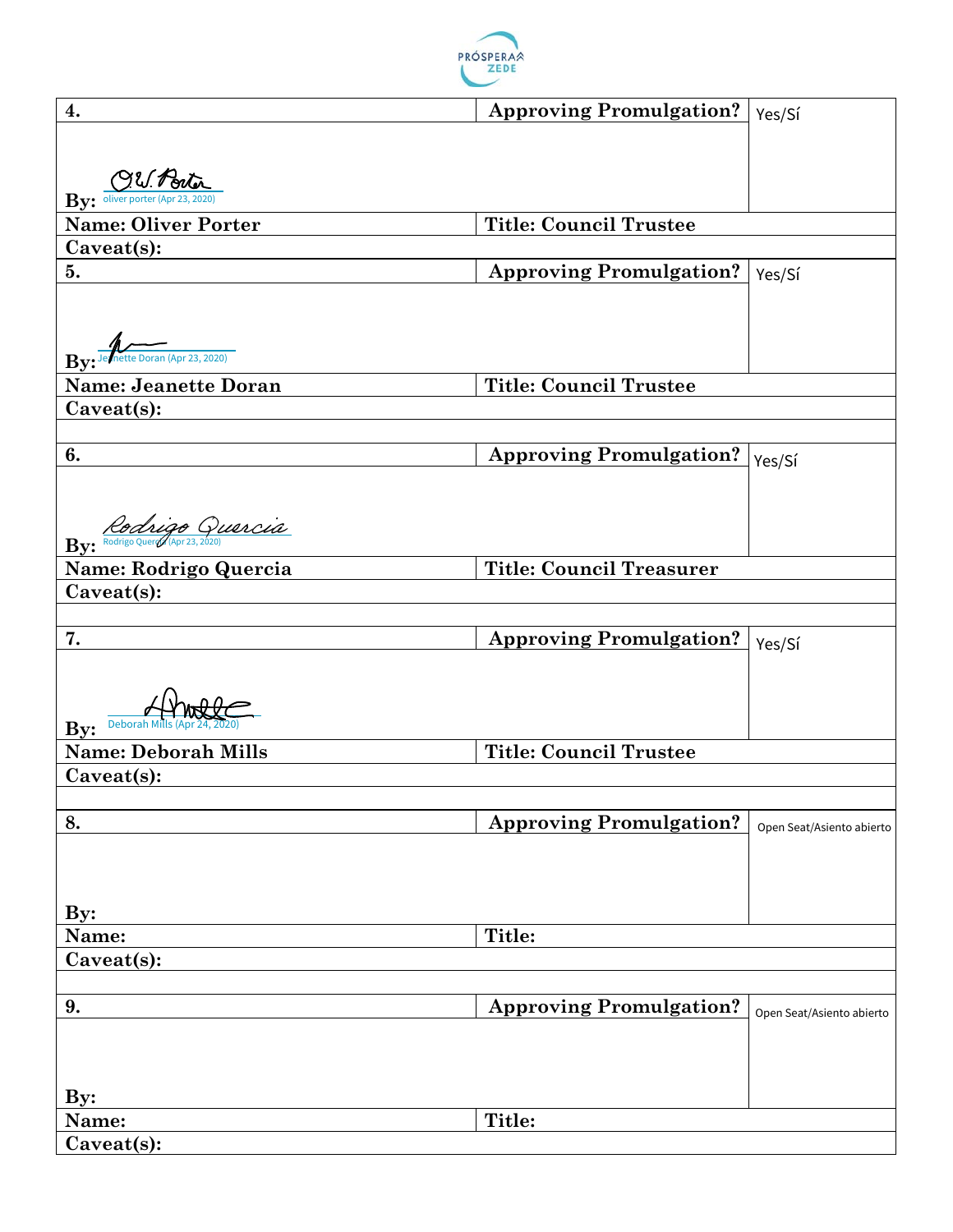

|                                                                       | <b>Technical Secretary Action</b>      |        |
|-----------------------------------------------------------------------|----------------------------------------|--------|
| PZ Rule/Action Promulgated with Prior Council Approval?               |                                        | Yes/Sí |
|                                                                       |                                        |        |
|                                                                       |                                        |        |
| $\mathbf{By:}$                                                        |                                        |        |
| Name: Tristan M. Monterroso                                           | <b>Title: Technical Secretary</b>      |        |
| $Caveat(s)$ :                                                         |                                        |        |
|                                                                       |                                        |        |
|                                                                       | <b>Council Secretary Certification</b> |        |
| Is this record certified as evidencing the official act of the PZ and |                                        | Yes/Sí |
|                                                                       | duly noted in its public records?      |        |
|                                                                       |                                        |        |
| Erick A. Brimen                                                       |                                        |        |
| By: Erick A. Brimen (Apr 23, 2020)                                    |                                        |        |
| Name: Erick A. Brimen                                                 | <b>Title: Council Secretary</b>        |        |
| $Caveat(s)$ :                                                         |                                        |        |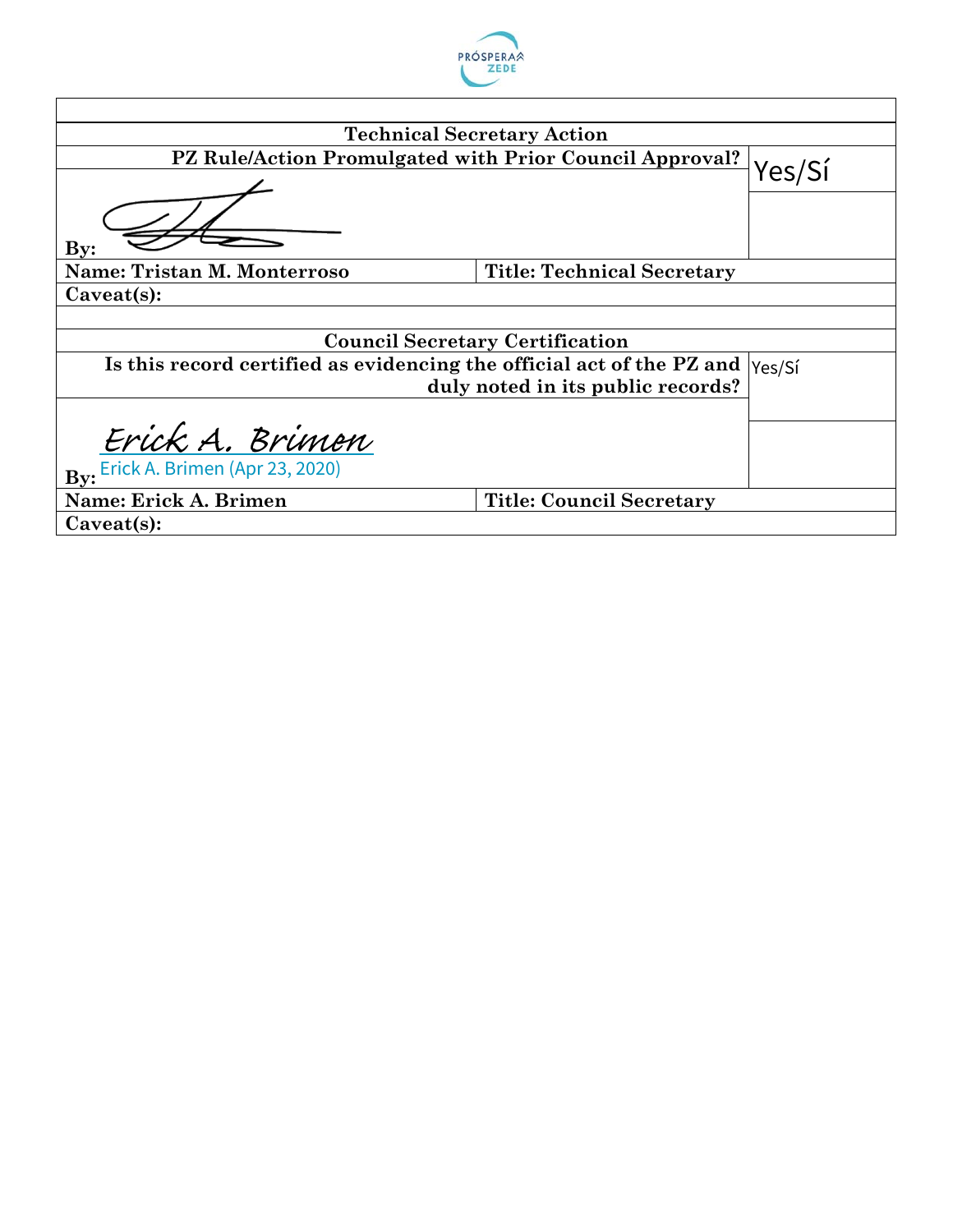

| Codificación:                                                             | $\S$<br><b>Council Action 3</b>                                                                                                                                                                                                            |                                   |
|---------------------------------------------------------------------------|--------------------------------------------------------------------------------------------------------------------------------------------------------------------------------------------------------------------------------------------|-----------------------------------|
| Título:                                                                   | Expectativas de servicio para los fideicomisarios del Consejo Próspera                                                                                                                                                                     |                                   |
| Fecha de<br>Promulgación:                                                 | Última fecha de la firma a continuación                                                                                                                                                                                                    |                                   |
| Autoridad para la<br>Promulgación:                                        | Estatutos y Reglamentos de Próspera ZEDE ("PZ"), según                                                                                                                                                                                     |                                   |
|                                                                           | TEXTO OPERATIVO DE LA REGLA/ACCIÓN PZ:                                                                                                                                                                                                     |                                   |
|                                                                           | RESUELVE que el Secretario Técnico abajo firmante promulgue, con la aprobación previa de<br>los fideicomisarios del Consejo de Próspera, la siguiente regla/acción:<br>Véase el texto operativo de las medidas del Consejo que se adjunta. |                                   |
| VOTACIÓN NOMINAL:                                                         |                                                                                                                                                                                                                                            |                                   |
| $\mathbf{1}$                                                              | Promulgación?                                                                                                                                                                                                                              | $\frac{1}{6}$ Aprobando la Ves/Si |
| Por: $\mathbb{Z}$<br><b>Nombre: Tristan Monterroso</b><br>Advertencia(s): | Título: Secretarío Técnico                                                                                                                                                                                                                 |                                   |
|                                                                           |                                                                                                                                                                                                                                            |                                   |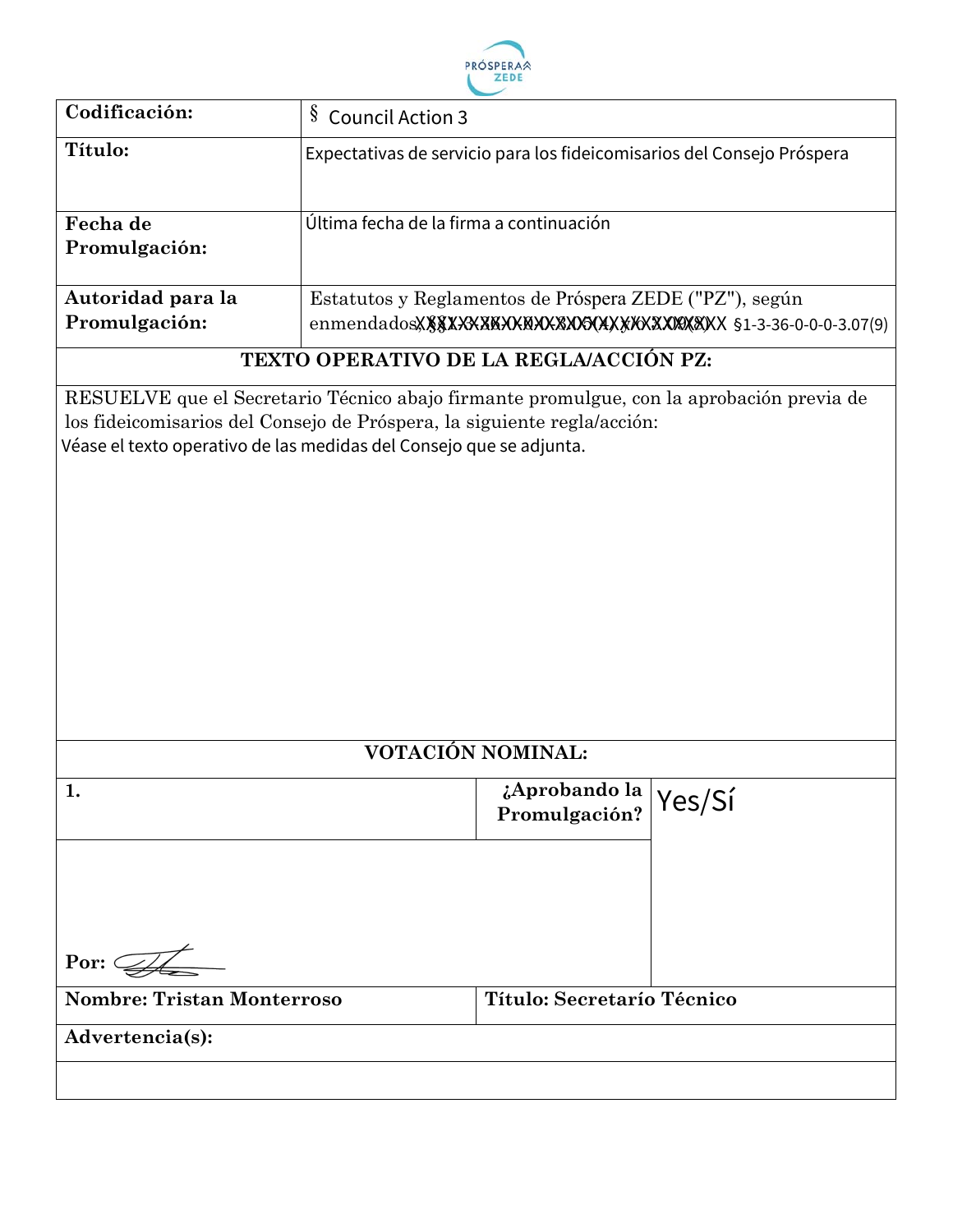

| 2.                               | ¿Aprobando la  <br>Promulgación?                   | Yes/Sí                             |
|----------------------------------|----------------------------------------------------|------------------------------------|
|                                  |                                                    |                                    |
| Por: Erick A. Brimen             |                                                    |                                    |
|                                  |                                                    |                                    |
| Nombre: Erick A. Brimen          | Título: Secretarío del Consejo                     |                                    |
| Advertencia(s):                  |                                                    |                                    |
|                                  |                                                    |                                    |
| 3.                               | ¿Aprobando la<br>Promulgación?                     | Yes/Sí                             |
|                                  |                                                    |                                    |
|                                  |                                                    |                                    |
| <b>Por:</b> Gabriel Delgado Ayau |                                                    |                                    |
| Nombre: Gabriel Delgado Ayau     |                                                    | Título: Fideicomisario del Consejo |
| Advertencia(s):                  |                                                    |                                    |
|                                  |                                                    |                                    |
| 4.                               | $\frac{1}{6}$ Aprobando la Yes/Si<br>Promulgación? |                                    |
|                                  |                                                    |                                    |
|                                  |                                                    |                                    |
| Por: OU. Porto                   |                                                    |                                    |
| <b>Nombre: Oliver Porter</b>     |                                                    | Título: Fideicomisario del Consejo |
| Advertencia(s):                  |                                                    |                                    |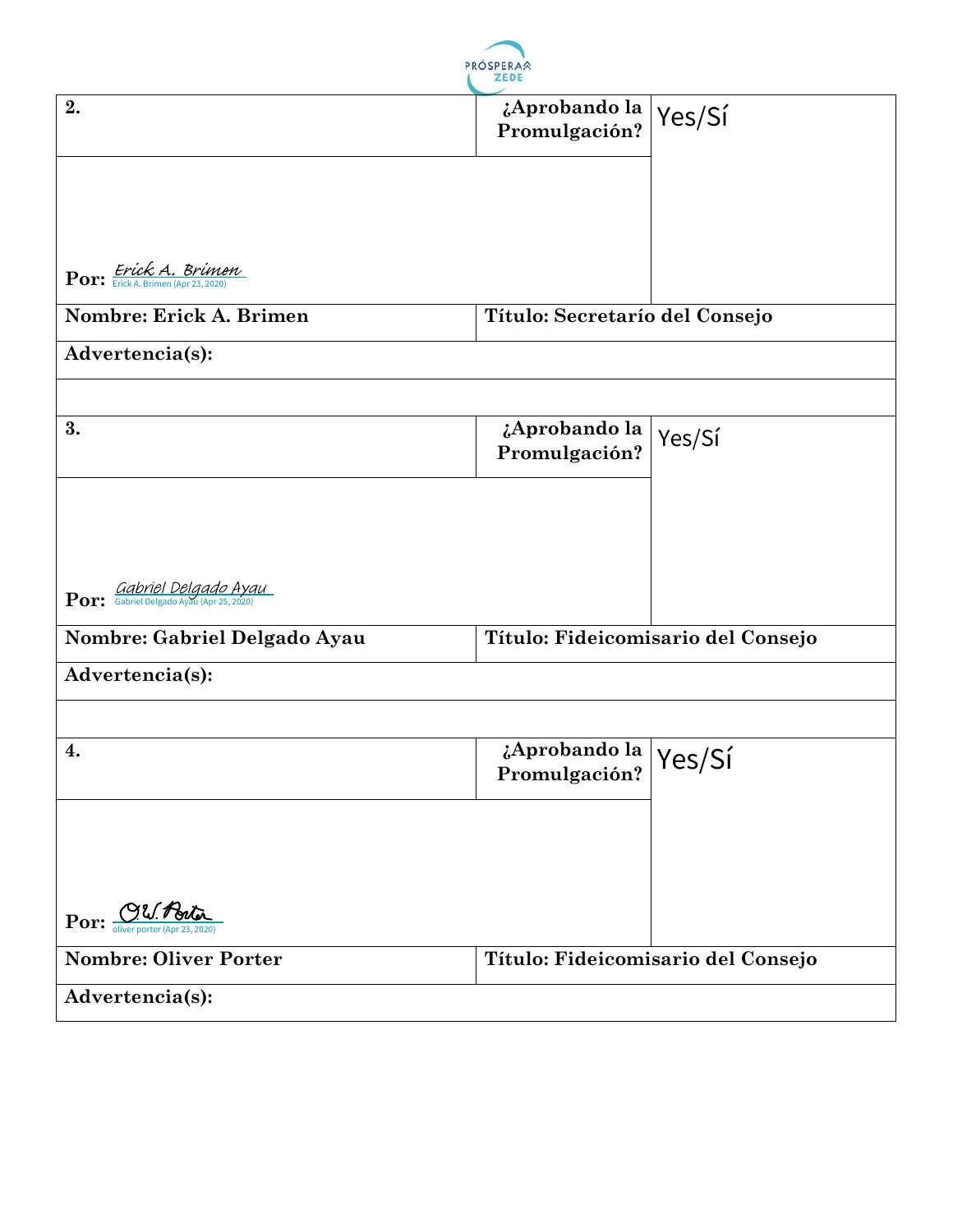

| 5.                                                                                                         | ¿Aprobando la<br>Promulgación?                     | Yes/Sí                             |
|------------------------------------------------------------------------------------------------------------|----------------------------------------------------|------------------------------------|
|                                                                                                            |                                                    |                                    |
|                                                                                                            |                                                    |                                    |
|                                                                                                            |                                                    |                                    |
|                                                                                                            |                                                    |                                    |
| $\mathbf{Por:} \overbrace{\mathbf{per:} \atop \mathbf{J} \in \mathbf{Inette }\text{Doran (Apr 23, 2020)}}$ |                                                    |                                    |
| <b>Nombre: Jeanette Doran</b>                                                                              |                                                    | Título: Fideicomisario del Consejo |
| Advertencia(s):                                                                                            |                                                    |                                    |
|                                                                                                            |                                                    |                                    |
| 6.                                                                                                         | ¿Aprobando la                                      | Yes/Sí                             |
|                                                                                                            | Promulgación?                                      |                                    |
|                                                                                                            |                                                    |                                    |
|                                                                                                            |                                                    |                                    |
|                                                                                                            |                                                    |                                    |
| Por: Rodrigo Quercia                                                                                       |                                                    |                                    |
| Nombre: Rodrigo Quercia                                                                                    | Título: Tesorero del Consejo                       |                                    |
| Advertencia(s):                                                                                            |                                                    |                                    |
|                                                                                                            |                                                    |                                    |
| 7.                                                                                                         | $\frac{1}{6}$ Aprobando la Yes/Sí<br>Promulgación? |                                    |
|                                                                                                            |                                                    |                                    |
|                                                                                                            |                                                    |                                    |
|                                                                                                            |                                                    |                                    |
|                                                                                                            |                                                    |                                    |
| $Por: \frac{p}{Deborahh}$                                                                                  |                                                    |                                    |
| <b>Nombre: Deborah Mills</b>                                                                               |                                                    | Título: Fideicomisario del Consejo |
| Advertencia(s):                                                                                            |                                                    |                                    |
|                                                                                                            |                                                    |                                    |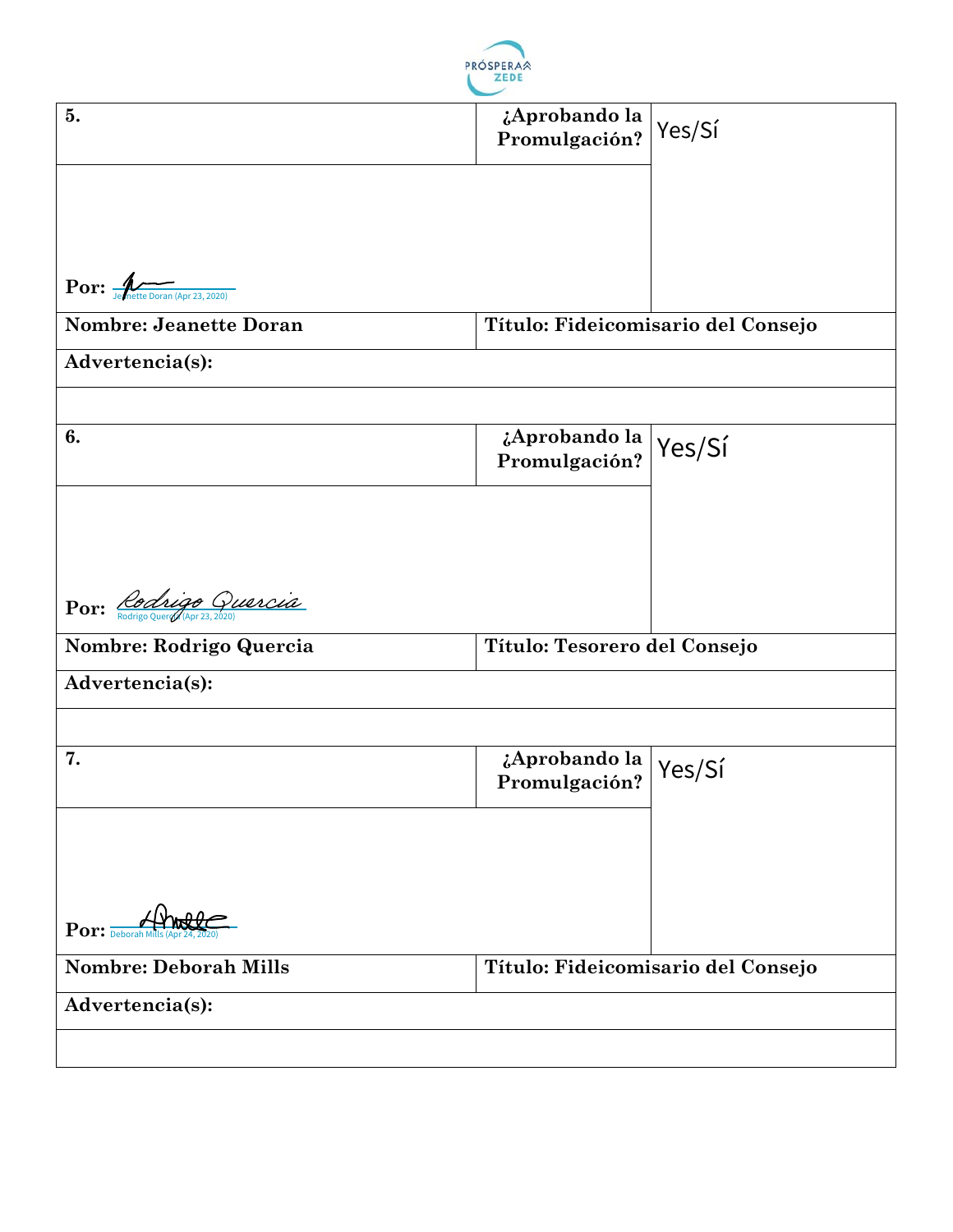

|                                                                     | and the first face                                                                |                           |
|---------------------------------------------------------------------|-----------------------------------------------------------------------------------|---------------------------|
| 8.                                                                  | $\overline{a}$ <i>i</i> Aprobando la   Open Seat/Asiento abierto<br>Promulgación? |                           |
|                                                                     |                                                                                   |                           |
|                                                                     |                                                                                   |                           |
| Por:                                                                |                                                                                   |                           |
| Nombre:                                                             | Título:                                                                           |                           |
| Advertencia(s):                                                     |                                                                                   |                           |
|                                                                     |                                                                                   |                           |
| 9.                                                                  | ¿Aprobando la<br>Promulgación?                                                    | Open Seat/Asiento abierto |
|                                                                     |                                                                                   |                           |
|                                                                     |                                                                                   |                           |
|                                                                     |                                                                                   |                           |
| Por:                                                                |                                                                                   |                           |
| Nombre:                                                             | Título:                                                                           |                           |
| Advertencia(s):                                                     |                                                                                   |                           |
|                                                                     |                                                                                   |                           |
|                                                                     | Acción de la Secretarío Técnico                                                   |                           |
| Regla/acción de PZ promulgado con la aprobación previa del Consejo? |                                                                                   | $ {\rm Yes/Sf}$           |
|                                                                     |                                                                                   |                           |
|                                                                     |                                                                                   |                           |
| Por:                                                                |                                                                                   |                           |
| Nombre: Tristan M. Monterroso                                       | Título: Secretarío Técnico                                                        |                           |
| Advertencia(s):                                                     |                                                                                   |                           |
|                                                                     |                                                                                   |                           |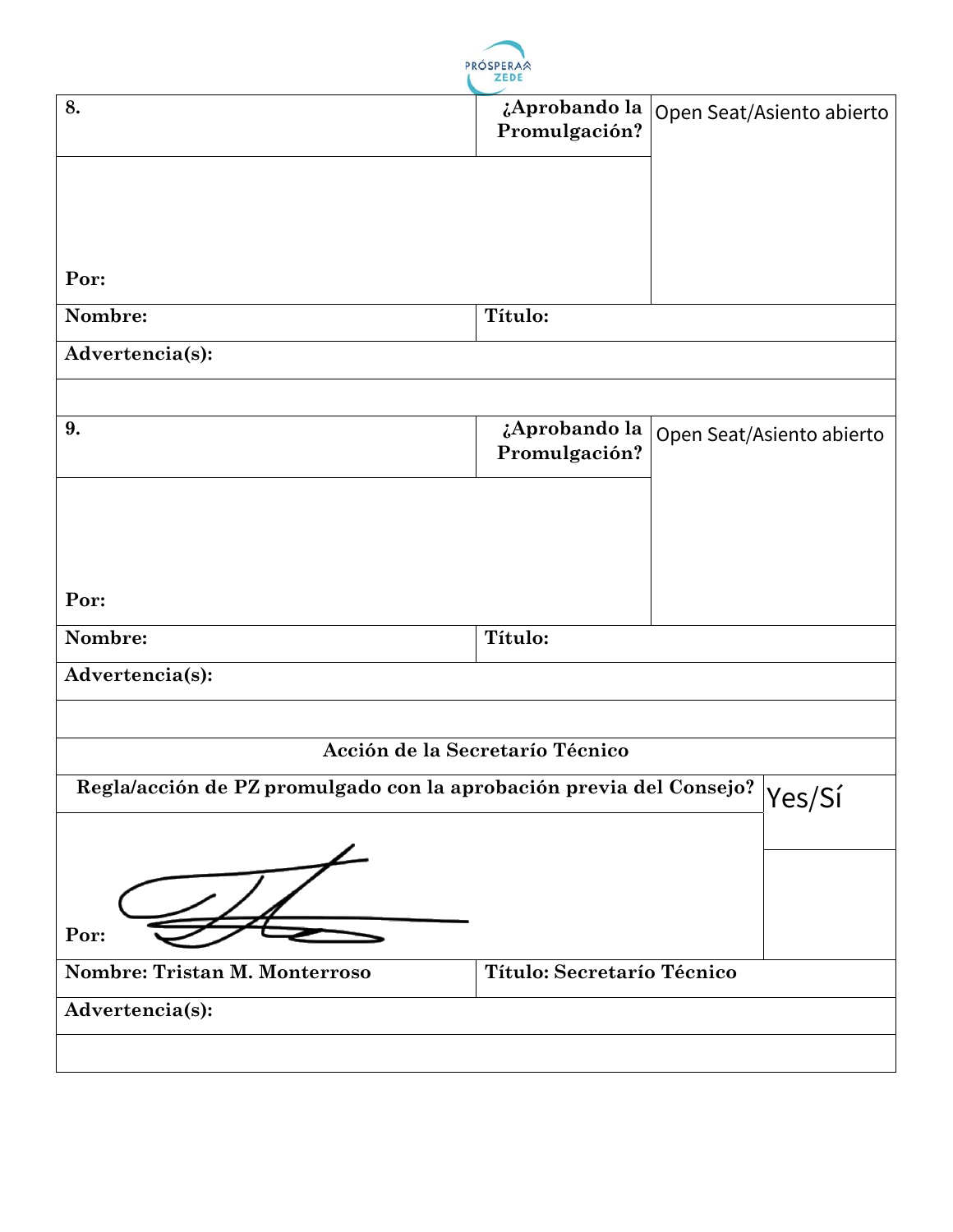

|                                                                               | Certificación del Secretario del Consejo            |  |
|-------------------------------------------------------------------------------|-----------------------------------------------------|--|
| ¿Está este registro certificado como evidencia del acto oficial de la  Yes/Sí | PZ y debidamente anotado en sus registros públicos? |  |
| Erick A. Brimen                                                               |                                                     |  |
| Por: Erick A. Brimen (Apr 23, 2020)                                           |                                                     |  |
| Nombre: Erick A. Brimen                                                       | Título: Secretarío del Consejo                      |  |
| Advertencia(s):                                                               |                                                     |  |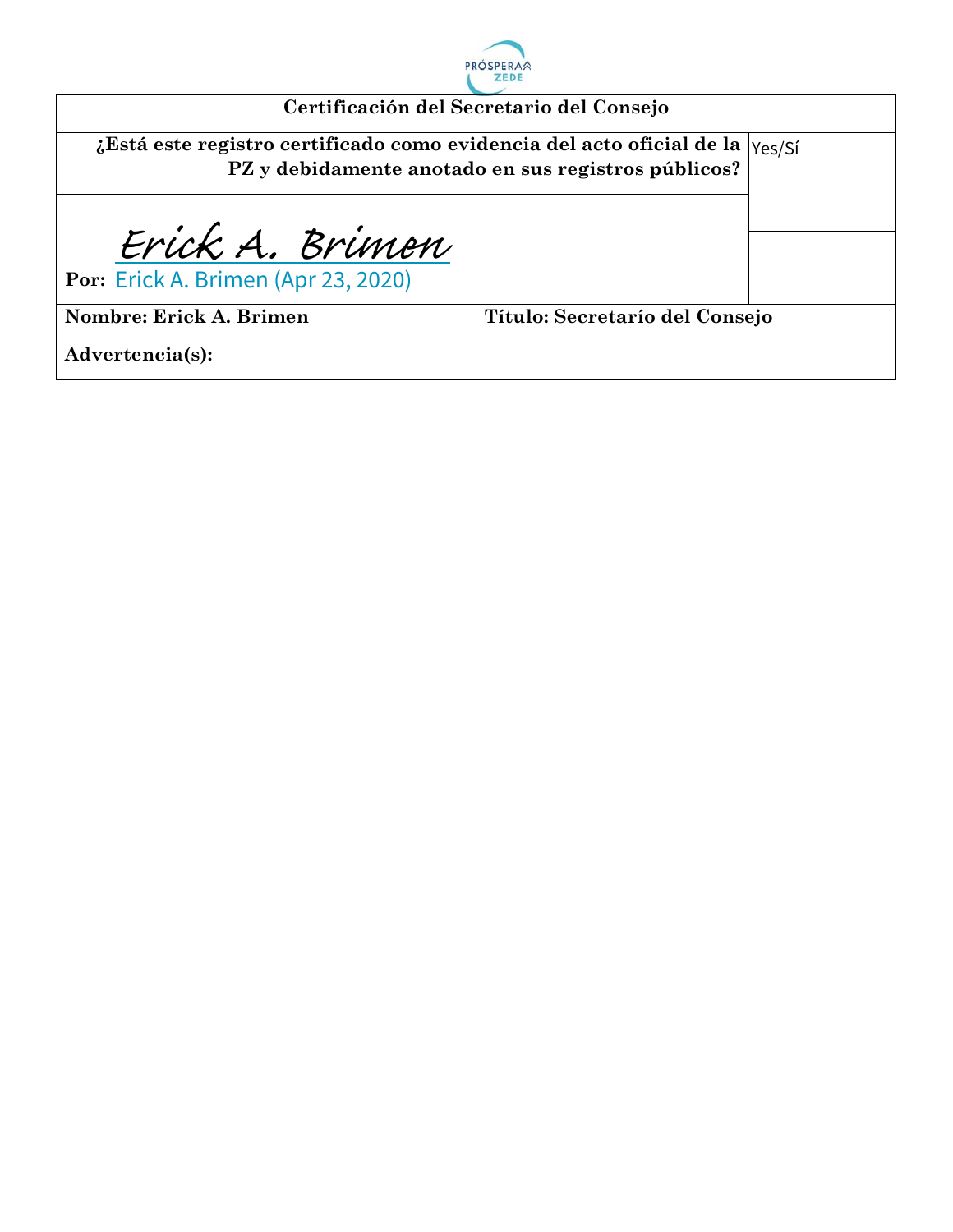

### **OPERATIVE TEXT OF PZ COUNCIL ACTION:**

#### **GENERAL SERVICE EXPECTATIONS**

- **1.** All Trustees of the Próspera Council must demonstrate a proven commitment to high ethical standards, trustworthiness, and professionalism, as well as successful business experience or comparable strong management and leadership experience.
- **2.** All Trustees of the Próspera Council are expected to faithfully uphold the Próspera Charter and Resident Bill of Rights; and to diligently discharge their obligations and authorities under the Próspera Charter. Towards that end, as a condition of qualifying for his or her seat, each Trustee of the Próspera Council shall give an oath or solemn statement substantially equivalent to: "*[OPTIONAL PREFACE: While at all times maintaining my current citizenship*, *I* do solemnly swear that I will faithfully execute the duties of the office of (  $\qquad \qquad$  ) and will to the best of my ability carryout the responsibilities of the office. In all my actions, I will respect and obey the charter and rules of Próspera ZEDE. So help me God."
- **3.** All Trustees of the Próspera Council are expected to attend regular council meetings diligently and to have a valid excuse for any absence. Absences which cause a failure of quorum (a minimum of five Trustees appearing, including the Council Secretary) are especially disfavored. Grounds for removal from the council include three (3) consecutive absences from regular meetings of the Technical Secretary and Council of Trustees which are not excused by majority vote of the Council.
- **4.** All Trustees of the Próspera Council are fiduciaries of a public trust, who owe the highest degree of loyalty and care to the Residents of Próspera ZEDE in conducting its internal affairs. Accordingly, all Trustees of the Próspera Council are expected to take official action free from unresolved actual or apparent conflicts of interest. Trustees of the Próspera Council must not abuse their position of power and authority to engage in any commercially unreasonable anti-competitive measure to privilege a favored entity or person or prejudice a disfavored entity or person. Further, while serving on the Próspera Council, Trustees of the Próspera Council should not accept a concurrent formal or informal position with any governmental body that could cause them to divide their loyalties or to divert resources from Próspera ZEDE and its Residents to such governmental body. When in doubt, Trustees should request the Council Secretary or legislative adviser to engage outside expert commercial reasonableness review of any proposed official action or apparent or actual conflict of interest.
- **5.** All Trustees of the Próspera Council are expected to become educated about the Governance structure, powers, authorities and limitations of Próspera ZEDE. Towards this end, the Council is herewith directing its legislative advisor to organize periodic continuing education courses on the governance framework of Próspera ZEDE.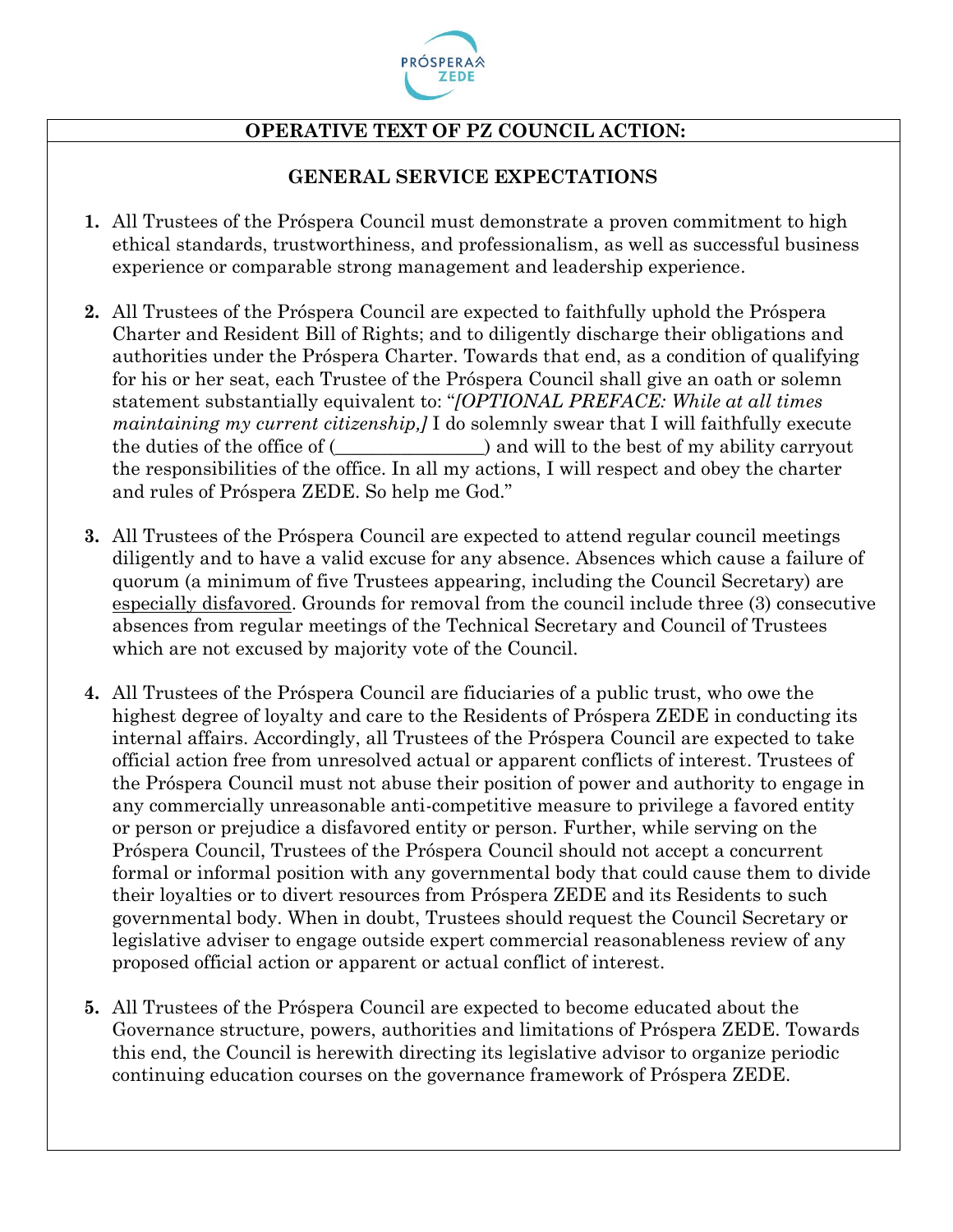#### **SPECIFIC CHARTER-BASED SERVICE EXPECTATIONS**

Charter Section 2.04 Powers of Próspera.

*Próspera has exclusively the following powers, to be exercised pursuant to this Charter, applicable Rule, and the terms of any Agreement of Coexistence or legal stability agreement to which it is a party . . . (9) to conduct its internal affairs as a fiduciary for its Residents . . . .*

Charter Section 3.10 Qualifications of Council Trustees.

*(1)To be selected as Council Trustees, individuals must have:*

*(a) a proven commitment to high ethical standards, trustworthiness, and professionalism.*

*(b) successful business experience or comparable strong management and leadership experience.*

*(2) Próspera Council trustee names, resumes and any other relevant information will be made public.*

Charter Section 3.11 Conflict of interest of Council Trustees.

*(1) All Council Trustees shall disclose to the Próspera Council both actual and potential conflicts of interests.*

*(2) A potential conflict of interest exists when a Council Trustee has private-capacity interests that could improperly influence the performance of his or her official duties and responsibilities.*

*(3) When the Council Trustee has been selected by the Promoter and Organizer or any affiliated entity, the following shall not be deemed as directly or indirectly giving rise to a conflict of interest or as contrary to any fiduciary duty, including Próspera's fiduciary duty under section 2.04 or any fiduciary duty owed by the Council Trustee by virtue of the Próspera Council being a trust established by the Technical Secretary under Article 12(3) of the ZEDE Organic Law, provided that the fact is disclosed or publicly known:*

*(a) owning property within Próspera;*

*(b) being or having the rights of a shareholder, owner, trustee, partner or officer or other financial beneficiary of the Promoter and Organizer or any affiliated entity;*

*(c) earning compensation in accordance with section 3.12 (Compensation).*

*(4) A conflict of interest in relation to a proposed action may be resolved conclusively by demonstrating that the proposed action is commercially reasonable, equivalent to what would result from an arm's length transaction, or otherwise consistent with the Council Trustee's official duties and responsibilities.*

*(5) Council Trustees with an unresolved conflict of interest shall exclude themselves from voting and any discussion of related matters that may be under consideration by the Próspera Council. They still count as present trustees for the quorum according to section 3.06(1). (6) Conflicts of interest shall not be a basis of challenging any council vote, Rule or action of Próspera if no cognizable injury was caused by the conflict of interest and no objection based on the asserted conflict of interest is raised by a Resident at a regular meeting of the Próspera Council, in a Próspera Court, or default Arbitration Service Provider within sixty (60) days of the publication of the vote, Rule or action.*

3.15 Removal and suspension of Council Trustees.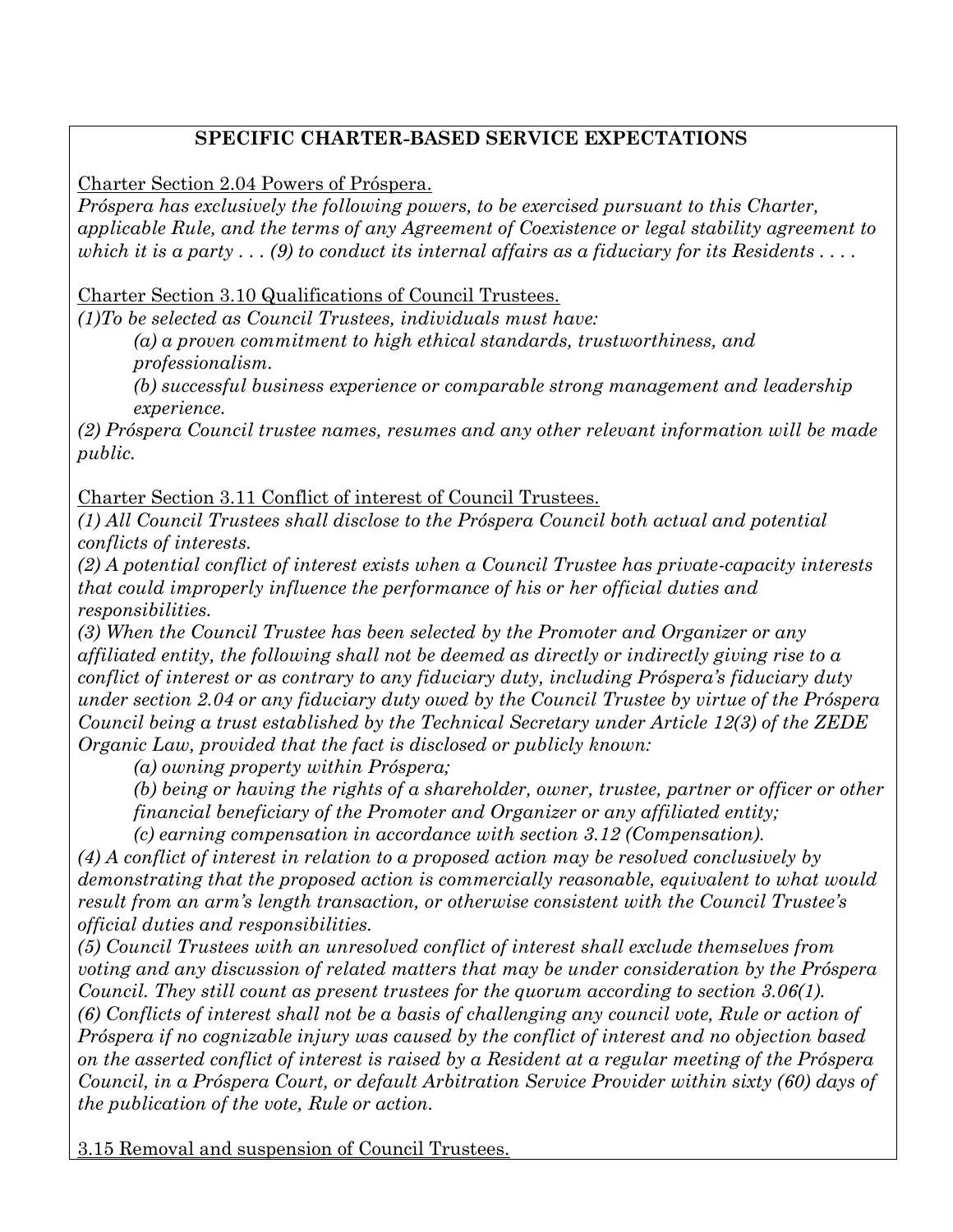*(1) The Próspera Council may either by majority vote of the whole number of the Próspera Council with the consent of the Promoter and Organizer, or by a two-thirds majority of the whole number of the Próspera Council, permanently remove or suspend a Council Trustee from his or her seat, or request CAMP to permanently remove the Technical Secretary, if and only if he or she:*

*(a) is convicted of a felony under the Applicable Law in Próspera;*

*(b) is found to have committed a serious violation of his or her official duties, including a violation of the conflict of interest or ethics Rules of Próspera or other relevant Rules and Regulations;*

*(c) acts in a way that is inconsistent with this Charter and fails to remedy the inconsistency within a reasonable timeframe after being informed of the inconsistency by the Próspera Council Secretary of the Próspera Council or the Technical Secretary; (d) is an Eligible Council Trustee and has been absent from three consecutive, regular [Council] meetings, not counting any Próspera Council meeting for which the Council Trustee's absence was excused by majority vote of the whole number of the Próspera Council; or*

*(e) has abused the emergency authority granted by section of Emergency Powers as established in section 3.06(2).*

*(2) Council Trustees, including the Technical Secretary, may be removed by recall at any time by the classes that selected them under section 3.08. Recalls shall be effectuated in the manner in which the original selection was made, unless otherwise specified in Article VI of this Charter . . . .*

EXPECTATIVAS DE SERVICIO GENERAL

1. Todos los fideicomisarios del Consejo Próspera deben demostrar un compromiso probado con altos estándares éticos, confiabilidad y profesionalismo, así como una experiencia comercial exitosa o una experiencia comparable de administración y liderazgo.

2. Se espera que todos los fideicomisarios del Consejo Próspera defiendan fielmente la Carta Próspera y la Declaración de Derechos de los Residentes; y que cumplan diligentemente con sus obligaciones y autoridades bajo la Carta Próspera. Con este fin, como condición para calificar para su puesto, cada Fideicomisario del Consejo Próspera dará un juramento o declaración solemne sustancialmente equivalente a: "[PREFACIO OPCIONAL: Mientras mantenga mi ciudadanía actual,] juro solemnemente que ejecutaré fielmente los deberes del cargo de (\_\_\_\_\_\_\_\_\_\_\_\_\_\_\_\_ ) y que cumpliré con las responsabilidades del cargo lo mejor que pueda. En todas mis acciones, respetaré y obedeceré los estatutos y reglas de la Próspera ZEDE. Que Dios me ayude".

3. Se espera que todos los fideicomisarios del Consejo Próspera asistan a las reuniones regulares del consejo con diligencia y que tengan una excusa válida para cualquier ausencia. Las ausencias que causen una falta de quórum (un mínimo de cinco fideicomisarios que comparezcan, incluyendo al Secretario del Consejo) son especialmente desaprobadas. Los motivos para la remoción del Consejo incluyen tres (3) ausencias consecutivas de las reuniones regulares del Secretario Técnico y del Consejo de Fideicomisarios que no son excusadas por el voto mayoritario del Consejo.

4. Todos los fideicomisarios del Consejo Próspera son fiduciarios de un fideicomiso público, que deben el más alto grado de lealtad y cuidado a los residentes de la Próspera ZEDE en la conducción de sus asuntos internos. Por consiguiente, se espera que todos los Fideicomisarios del Consejo Próspera tomen medidas oficiales libres de conflictos de intereses reales o aparentes no resueltos. Los Fideicomisarios del Consejo Próspera no deben abusar de su posición de poder y autoridad para comprometerse en cualquier medida comercialmente irrazonable y anticompetitiva para privilegiar a una entidad o persona favorecida o perjudicar a una entidad o persona desfavorecida. Además, mientras sirvan en el Consejo Próspera, los Fideicomisarios del Consejo Próspera no deben aceptar una posición formal o informal concurrente con ningún organismo gubernamental que pueda causar que dividan sus lealtades o que desvíen recursos de la Próspera ZEDE y sus Residentes a dicho organismo gubernamental. En caso de duda, los Fideicomisarios deberán solicitar al Secretario del Consejo o al asesor legislativo que se comprometa a realizar un examen externo de la razonabilidad comercial de cualquier acción oficial propuesta o de un conflicto de intereses aparente o real.

5. Se espera que todos los fideicomisarios del Consejo Próspera se eduquen sobre la estructura de gobierno, poderes,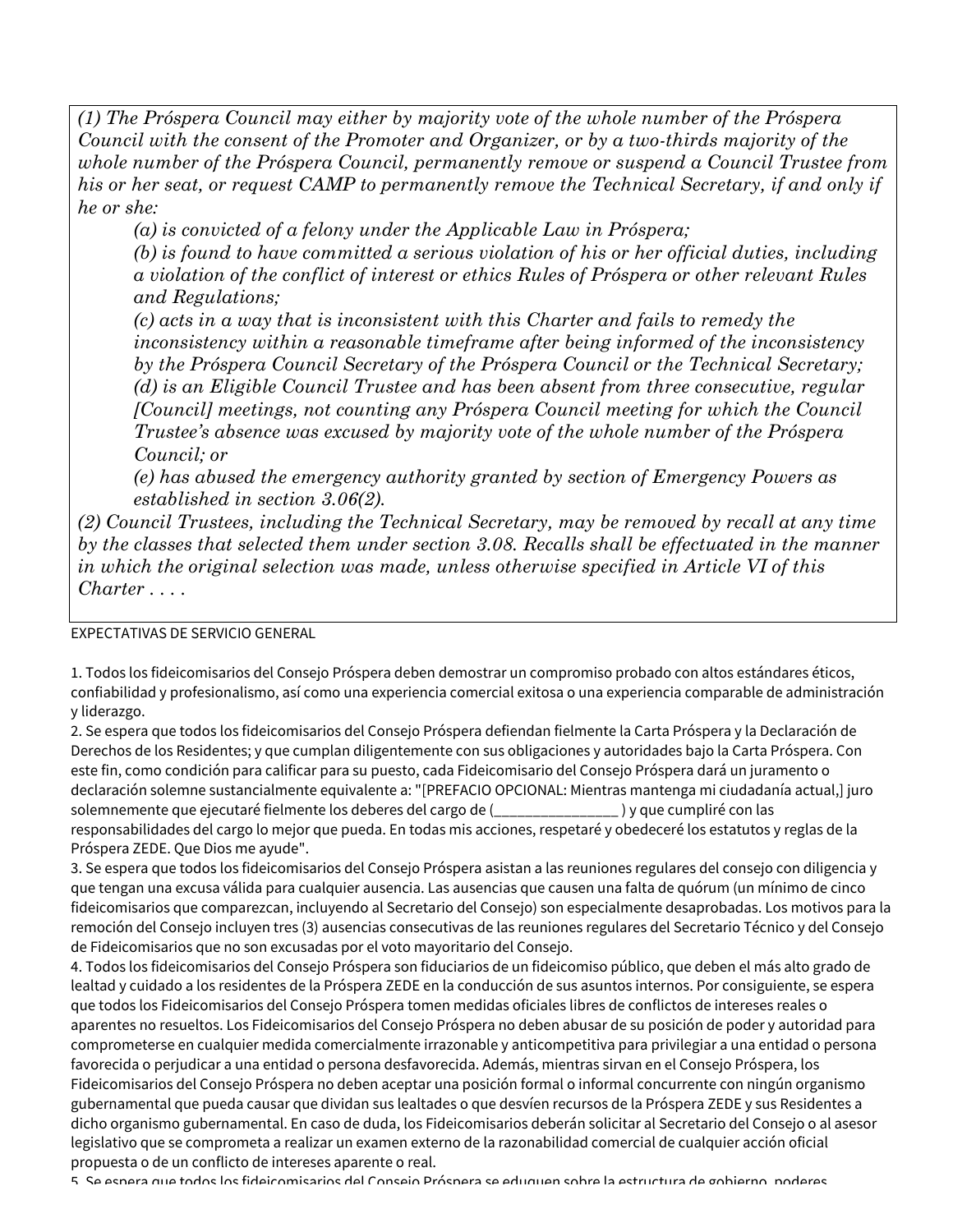# TM EB GD OP JD RQ DM PZ Roll Call Form

Final Audit Report 2020-04-28

| Created:        | 2020-04-23                                   |
|-----------------|----------------------------------------------|
| By:             | Nicholas Dranias (ndranias@ndlawpolicy.com)  |
| Status:         | Signed                                       |
| Transaction ID: | CBJCHBCAABAAXLrHULQ4rmK4f1Z1a3g0IYUHPYTO_R5D |

## "TM EB GD OP JD RQ DM PZ Roll Call Form" History

- **D** Document created by Nicholas Dranias (ndranias@ndlawpolicy.com) 2020-04-23 - 6:11:11 PM GMT- IP address: 172.83.43.136
- **E** Document emailed to Tristan Monterroso (tristan@prosperazede.hn) for signature 2020-04-23 - 6:29:25 PM GMT
- Document emailed to Erick A. Brimen (erick.private@prospera.hn) for signature 2020-04-23 - 6:29:25 PM GMT
- Document emailed to Gabriel Delgado Ayau (gdelgado@prospera.co) for signature 2020-04-23 - 6:29:25 PM GMT
- **Document emailed to oliver porter (oliverporter1@comcast.net) for signature** 2020-04-23 - 6:29:26 PM GMT
- **E**. Document emailed to Jeanette Doran (jdoran@ndlawpolicy.com) for signature 2020-04-23 - 6:29:26 PM GMT
- Document emailed to Rodrigo Quercia (rodrigoquercia@solpanamby.com.br) for signature 2020-04-23 - 6:29:26 PM GMT
- Document emailed to Deborah Mills (dmagurcia@gmail.com) for signature 2020-04-23 - 6:29:26 PM GMT
- **Email viewed by Erick A. Brimen (erick.private@prospera.hn)** 2020-04-23 - 6:29:30 PM GMT- IP address: 66.102.8.147
- **Email viewed by Tristan Monterroso (tristan@prosperazede.hn)** 2020-04-23 - 6:29:33 PM GMT- IP address: 66.102.8.151
- **Email viewed by oliver porter (oliverporter1@comcast.net)** 2020-04-23 - 6:57:09 PM GMT- IP address: 107.77.235.72